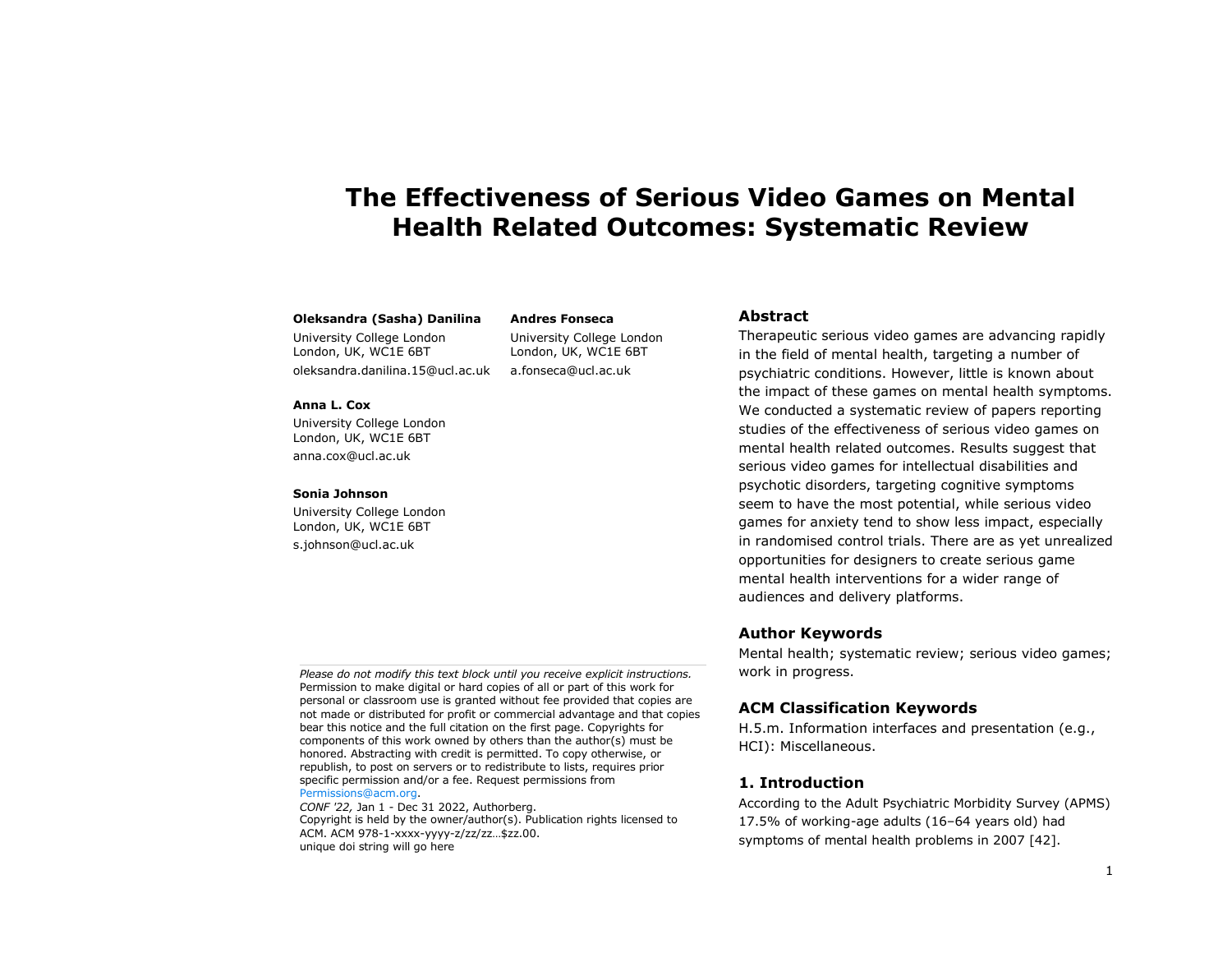Furthermore, every week, one in six adults experiences symptoms of a common mental health problem, such as anxiety or depression. Although a number of psychosocial interventions like Cognitive Behavioural Therapy (CBT) have been shown to be effective in alleviating symptoms of mental health problems, there is a still noticeable gap in treatment provision [31]. This limitation of the traditional model for the delivery of care has been tackled via the introduction of an online version of CBT (known as cCBT) and other low intensity e-mental health interventions. However, although the effectiveness of computerized interventions has been demonstrated in a controlled environment, there is a significant problem in translating these results into a real-life practice. The main issue has been attrition and high levels of disengagement among patients [33;35].

In order to address the problems above, research has turned towards serious video games and gamification as potential ways of engaging patients in cCBT, while being equally as effective as traditional treatment delivery methods) [48; 20]. Over the past 5 years the number of serious video games for mental health has been on the rise, with more games emerging every year. Despite being feasible and acceptable, there is a lack of evidence of the effectiveness of these games as to date, few serious games for mental health have been tested and studied in a systematic way. An exception is a meta-analysis by Lau et al [25] that identified 8 different games that were used in 10 randomised controlled trial (RCT) studies. They found a mean moderate effect size of these serious video games for reducing psychiatric disorder-related symptoms. Their findings were consistent with previously conducted systematic research into depression [17;26] and cognitive training, that included ADHD, ASD and dementia-focused serious video games [28]. Unfortunately, there are no

other systematic reviews or meta-analyses that look at the effectiveness of serious video games on common and serious mental health conditions.

The contribution of this paper is a systematic evaluation of the evidence that serious video games are effective in engaging patients in treatment protocols and in improving mental health related outcomes (including symptoms associated with a particular mental health disorder, measures of quality of life, or measures of functioning). Our findings demonstrate that serious video games seem to be as effective as treatment as usual (TAU) in improving cognitive symptoms of various disorders including ADHD, ASD and psychotic disorders like schizophrenia. Disorderspecific symptoms are more likely to be improved in games that aim to tackle depression, suggesting that serious video games like *SPARX* are as effective as TAU. However, serious video games have only a limited effect on anxiety related disorders. We present this contribution by outlining existing quality of the evidence and providing a descriptive summary of the level of effectiveness of serious video games on mental-health related outcomes.

# **2. Research Method**

#### *2.1 Aims*

Our principal aims are to determine:

- 1. which mental health conditions are being treated by serious games
- 2. which audiences are being targeted
- 3. which platforms are being used for delivery of serious games for mental health
- 4. whether there is evidence that serious games for mental health are effective in engaging patients in their treatment protocol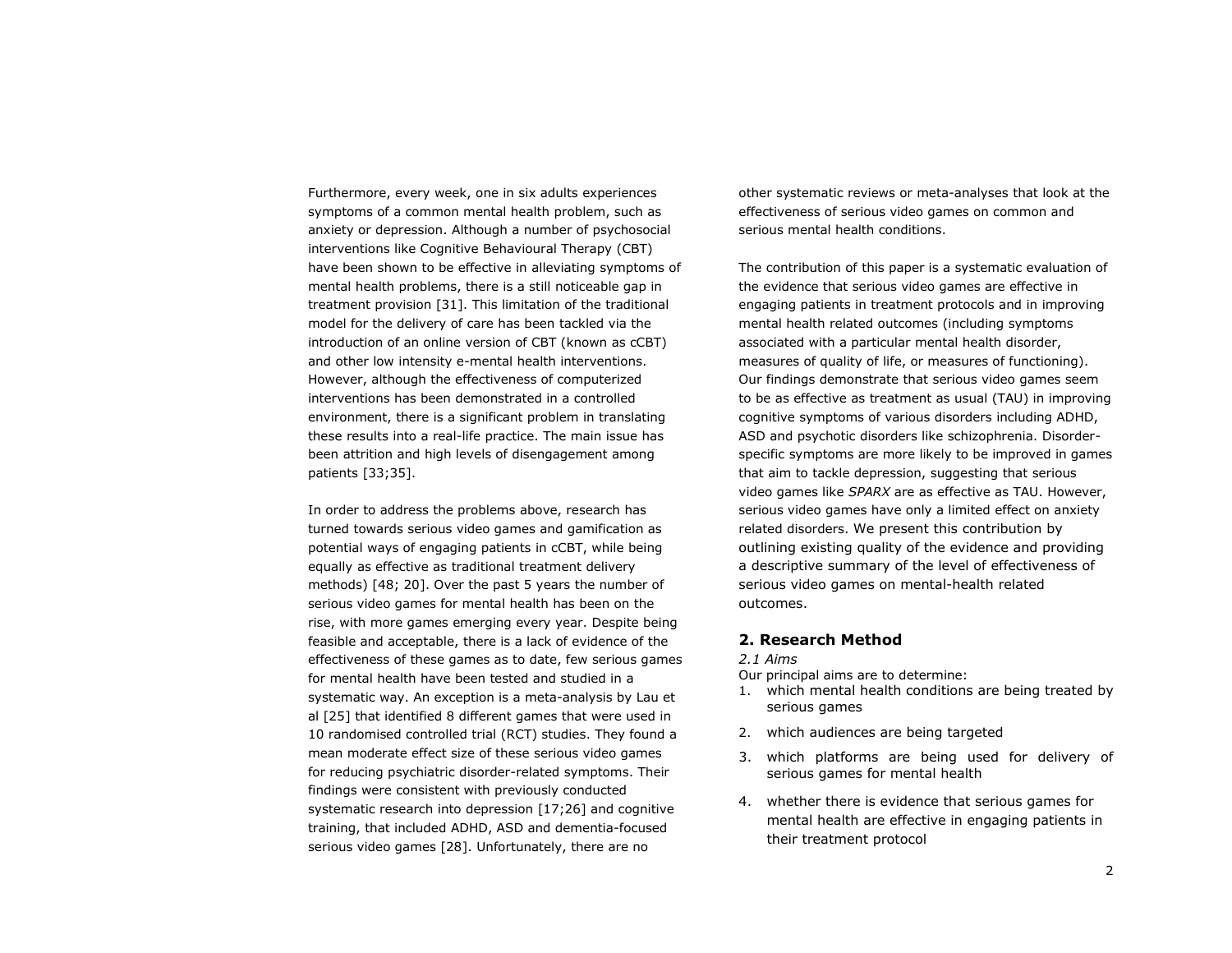5. whether there is evidence that games are effective in treating mental health conditions

#### *2.2 Review Protocol*

The following section describes the data databases, the search strategy, and finally the requirements for data inclusion and exclusion. The full protocol is available at https://www.crd.york.ac.uk/PROSPERO/display\_record.asp ?ID=CRD42017058074

#### 2.2.1 DATABASES

The following databases were searched: MEDLINE (Ovid interface); PsychINFO (Ovid interface); CINHAL (Ebsco interface); CMCH; EMBASE (Ovid interface); Web of Science; and ACM digital library.

#### 2.2.2 SEARCH TERMS

Our search can be broken down into three parts: search terms that define "serious video games", "mental health related outcomes" and "effectiveness". Search terms above from the three categories were linked together via **AND** boolean.

#### 2.2.3 STUDY SELECTION

The following inclusion and exclusion criteria were applied to the search:

#### **Inclusion Criteria**

- The intervention described is a serious video game
- The serious video game is designed to treat mental health disorders, including co-morbid conditions that include both physical conditions and mental health conditions.
- The paper must report the outcome of the study (effectiveness of intervention) for the treatment of a mental health condition.

There is a sufficient description of the game that allows us to extract a description of the key features of the serious game.

#### **Exclusion Criteria**

- Not a serious video game i.e. paper describes gamified intervention. (Researchers define "gamification" as the use of game design elements in a non-game context in order to motivate and engage. This means that a gamified intervention uses elements of the game however it is not a game itself.)
- Participants do not have a psychiatric diagnosis or subclinical symptoms, or the study is designed to treat physical conditions, there is no co-morbid mental health condition

#### 2.2.4 QUALITY ASSESSMENT

Studies included in the systematic review vary in terms of study design, methodology and quality of evidence. For example, RCT's tend to have the least biases that could potentially underinflate or overinflate the result due to rigorous methodical guidelines and therefore the quality of evidence from these trials is the highest. We have used a modified Downs and Black rating scale for the quality assessment. The modified checklist consists of 27 items with "yes-or-no" answers, distributed between 5 subscales – reporting, external validity, bias, confounding, power. Items can score either 0 (no/unable to determine) or 1 (yes). The maximum score is 28. Each paper was assigned a grade of "excellent" (24–28 points), "good" (19–23 points), "fair" (14–18 points) or "poor" (<14 points).

# **3. Results**

Our search identified 13,369 papers. After removing duplicates 6,018 papers remained. Of these 5,971 were removed based on screening of title and abstract. The remaining 47 articles were considered and assessed as full texts. Of them 20 did not pass the inclusion and exclusion criteria. 27 eligible studies remained and were individually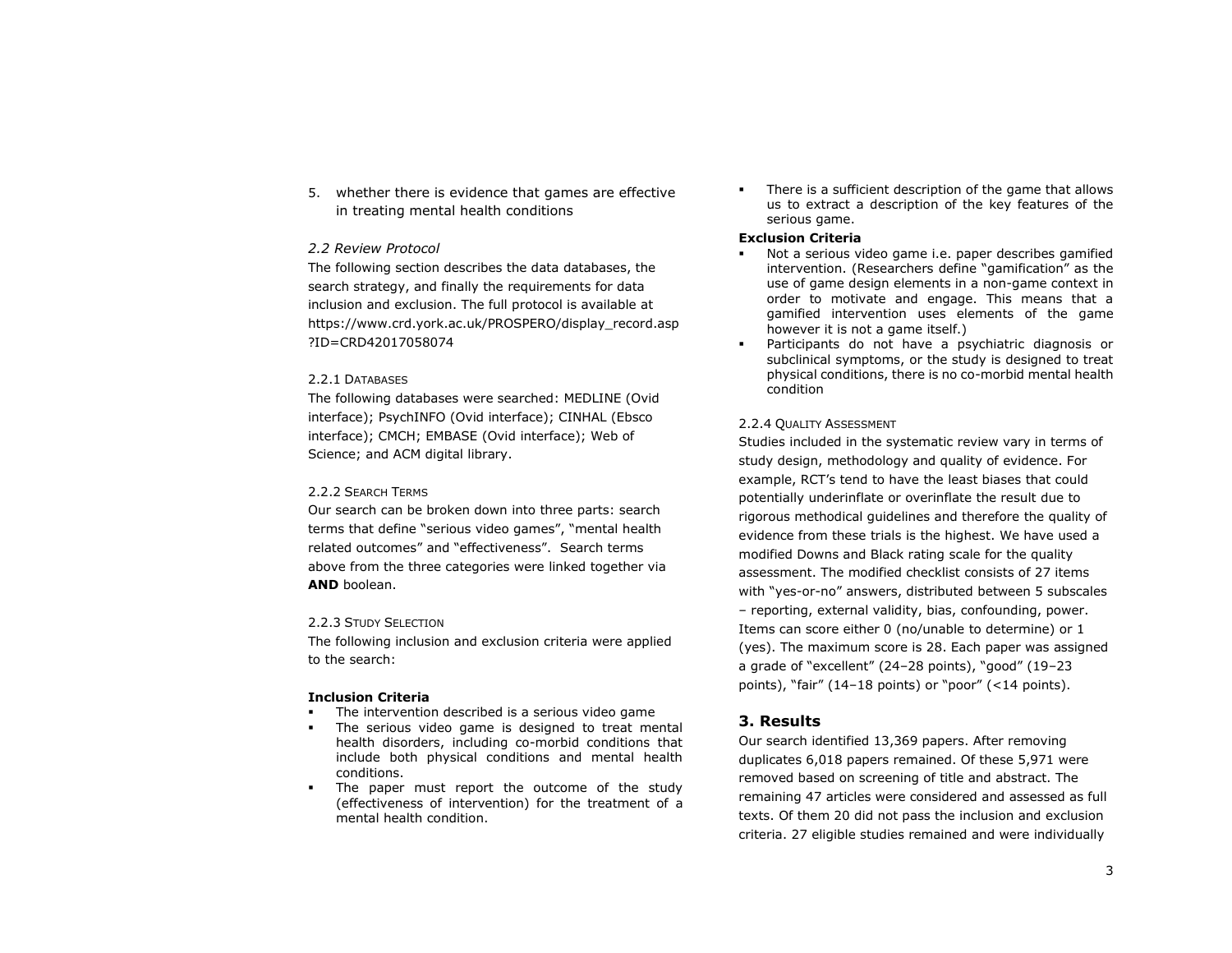assessed for this review. The study selection process is reported as recommended by the PRISMA group [36]. Systematic review identified 20 unique serious video games.

#### *3.1 Engagement*

Engagement was measured by attrition and dropout reports. Dropout rate was reported clearly in 14 studies out of 27. On average, the dropout rate was higher in quasiexperiments and multiple case control studies (mean dropout rate is 21%). RCTs tended to have lower rates of dropout post treatment (3.86%) and on subsequent follow ups (10.32%).

The highest dropout rate was reported in study on serious video game *Flowy* (42%). The lowest dropout rates were reported in study on game *BrainGame Brian* (posttreatment 3.4%, follow up 9%, [10]) and *SPARX* (post treatment 3.9%, follow up 7.9 %, [42]).

#### *3.2 Quality Assessment Data*

Out of 27 papers, 13 papers (46%) were categorized as providing a "Fair" amount of evidence, it is worth noting that the majority of papers scored 18 points, meaning that their quality assessment score was on the brink of being labelled as "Good". Furthermore, 7 papers (27%) were categorized as providing a "Good" amount of evidence and 5 papers (20%) were categorized as providing an "Excellent" quality of evidence. Only 2 papers (7%) were categorized as providing "Poor" quality of evidence. According to O'Connor [39], in quality assessment tool by Downs and Black, if a paper scored "Fair" then it does not meet all criteria stated in the tool but is judged to have no serious flaw that may compromise results.

### *3.3 Effectiveness Data*

This section reports the effectiveness of games designed to treat particular mental health disorders.

#### 3.3.1 BULIMIA NERVOSA

The game *Playmancer* was used for training in bulimia nervosa patients [13]. An initial multiple case study found that using the game as an adjacent tool to CBT resulted in a decrease in the number of binges, vomiting and anxiety. However, a larger quasi-experiment compared *Playmancer* with a typical treatment for patients with eating disorder (CBT) and only found significant improvements on general psychopathology scale (SCL-90-PST) [16]. However, the risk of dropout was higher for CBT alone, suggesting that serious video game use increased adherence.

#### 3.3.2 ANXIETY

*Mindlight* was compared to a commercial videograme in an RCT with the aim of reducing anxiety symptoms in a subclinical population of children and adolescents [46] The results showed that both video games significantly reduced levels of anxiety in participants, however there was no statistical difference between two conditions.

Similarly, *Dojo* was compared to another commercial video game [45]. Outcome data suggests that anxiety symptoms significantly decreased at follow-up in both conditions, however no statistical difference was observed between the two video games.

The third serious video game *Flowy* was tested in a pilot RCT [40]. It aimed to reduce anxiety, hyperventilation and panic symptoms. Overall, results showed no significant difference for psychopathology measures between *Flowy* condition and wait-list control, although quality-of-life was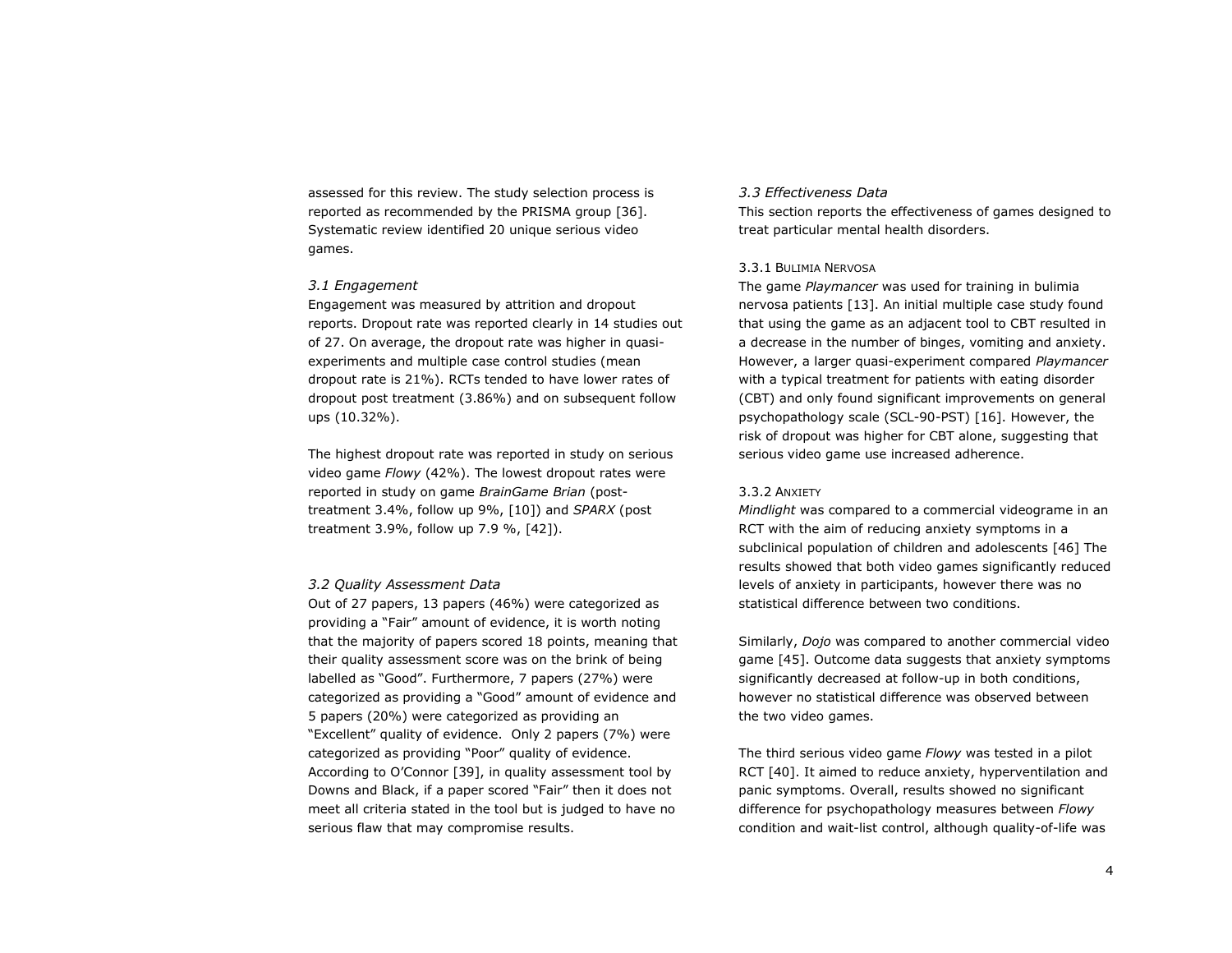rated significantly higher for Flowy participants than the control.

Lastly, a small quasi-experiment compared the effectiveness of the serious video game *Journey of the Wild Divine* to a control waitlist group on measures of anxiety and depression [24]. Results showed significant improvement in serious video game condition on both scales comparing to the control group.

#### 3.3.3 DEPRESSION:

There are 3 RCTs that looked at one serious video game (*SPARX)* which is aimed at reduction of depressive symptoms in adolescents.

First RCT [18] compared *SPARX* to a waitlist and found significantly greater reductions in depression for those using *SPARX* on both depression scales. In addition, remission rates were also significantly higher in the *SPARX* group (78.9%) compared to the control (36.4%). Measures on quality of life, suicidality and locus of control were statistically insignificant.

The second and biggest RCT [34] compared *SPARX* to TAU (face to face therapy). Results showed that both conditions produced significant reduction in the number and severity of depressive symptoms, suggesting that *SPARX* is as effective as TAU in reducing depressive symptoms. However, remission rates were rates were significantly higher in the *SPARX* group (43.7%) compared to TAU (26.4%).

The third RCT, with the biggest number of participants, [42] contained 4 conditions, including (1) Dutch CBT-based program only, (2) *SPARX,* (3) Dutch CBT-based program and *SPARX* and (4) monitoring condition. Results showed

that depressive symptoms decreased significantly in all conditions during the study period with a medium effect size. The analyses showed no difference in depressive symptoms across conditions, including the monitoring control condition indicating that all conditions were equally effective in reducing depressive symptoms.

A RCT on another serious video game *The Journey* found that significantly greater reductions in depression for those using *The Journey* than in a control psycho-educational program [49]. At the end of treatment 88.2% of those who had received an active intervention had a higher response rate compared to control. At the 1-month follow-up there was still a difference between groups.

Lastly, a small, multiple-case control study looked at the serious videogame *gNats* [6]. Narrative discussion stated that there were minor improvements in depressive symptoms, while results from other scale were inconclusive.

#### 3.3.4 PSYCHOTIC DISORDERS

A serious video game-based program *SocialVille* was designed to reduce cognitive symptoms of schizophrenia and improve social cognition [37]. Results showed significant improvements on proximal measures of social cognition (prosody identification and facial memory); and significant improvements on social functioning, motivation and reward sensitivity.

Next, the serious video game *X-Cog* was tested in two quasi experimental studies. The aim of the game is to reduce cognitive and negative symptoms. In the first study, *X-Cog* was compared to TAU [44], participants were diagnosed with first episode of psychosis. Results showed that post-treatment there were significant differences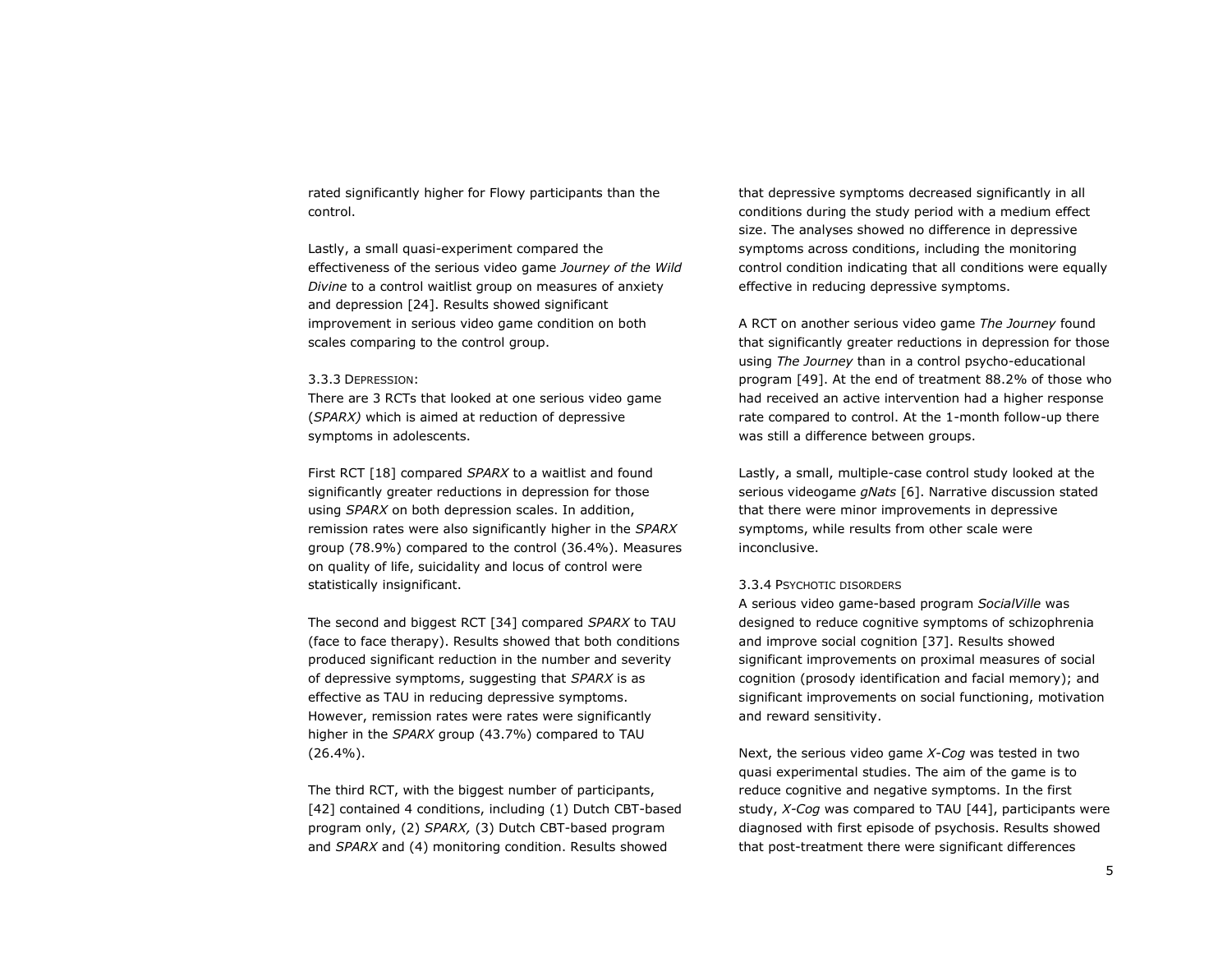found in the domain of executive function between the X-Cog and control groups. In addition, there was a significant difference in negative symptoms, with the X-Cog group scoring significantly lower than the control group.

In the second, bigger study, *X-Cog* was compared to an occupational therapy. Here participants were diagnosed with schizophrenia or schizoaffective disorder [52]. This time serious video game was tested on several domains. Results suggested that *X-Cog* produced independent, general effects on participant's memory, attention and executive functioning. There also was a significant improvement in positive symptomatology, mainly a decrease in the number of delusions. Contrary to previous findings, there was no significant effect on negative symptoms. Subsequent analysis also revealed that there was no difference in time until first relapse between *X-Cog*  and control, although data suggests that relapse was shorter for serious video game condition.

The last serious video game *Navigation Game* [1] was aimed at schizophrenia patients. Outcome data suggests that patients clinically significantly improved at the end of week 12 compared with the baseline. There were also considerable improvements on the measures for quality of life, self-esteem and level of insight.

#### 3.3.5 ADHD

A serious video game *BrainGame Brian* was tested in two studies. Firstly, is a quasi-experiment [54], where *BrainGame Brian* was tested against the waitlist. Results showed that children in the training game condition showed a greater reduction in ADHD symptom behaviours (inattentive and hyperactive/impulsive behaviours) as reported by the parent compared with children in the control condition. In addition, executive functioning and

motivational behaviour scores showed more improvement in game condition than children in the wait-list group, although some subscales did not show significant effects.

The second study is a double-blind RCT [10]. There were 3 conditions: full-active condition (complete version of the BrianGame Brian), partially active condition (some of the tasks are in a placebo mode), lastly a placebo condition (all training tasks within the game were in a placebo mode). Outcome data revealed a significant decrease in ADHD symptoms at the post-test and at the follow-up for all three conditions and there was no statistically significant difference between treatment conditions. The only statistical difference was found in the measures of visuospatial STM and WM, with significant improvements for full-active condition. In addition, inhibitory performance and interference control only improved in the full-active condition and the partially-active condition.

Next is a multiple-case control study on a serious video game *CogoLand* [27]. In this study, results showed that an 8-week intervention significantly improved inattentive symptoms of ADHD, based on a behavioural rating scale by parents. Compared to the baseline score, there was significant improvement in parent-rated inattentive and hyperactive-impulsive symptoms. The behavioural improvements were sustained but did not improve further after training sessions. This study also looked at EEG data and attempted to map results from neuroimaging onto other scales' measures.

Lastly, Prins et al [41] looked at the effectiveness of a serious video game *Supermecha* on the working memory capacity and motivation in children with ADHD. Game condition was compared against control working memory training that contained no game elements. From this quasi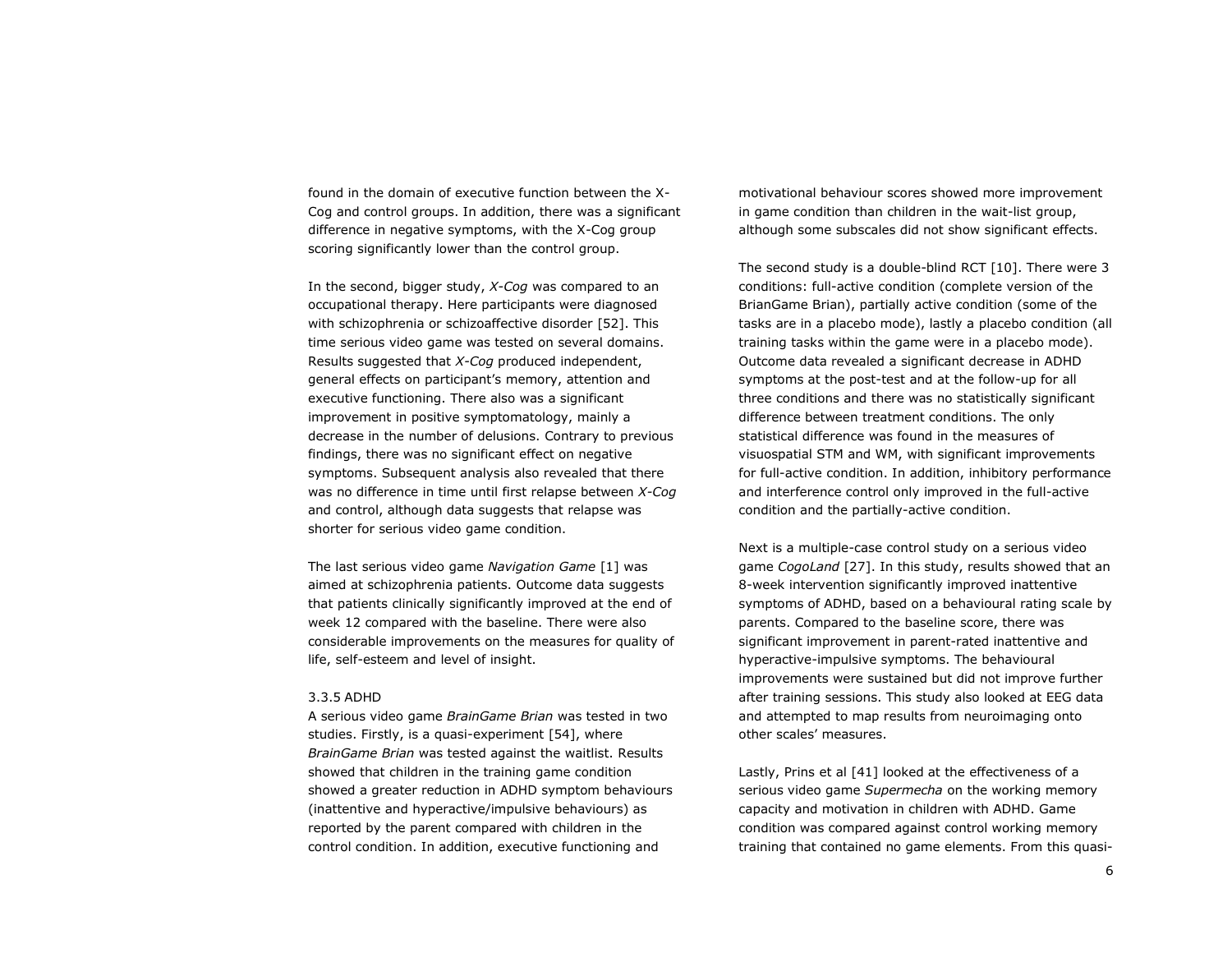experimental study, researchers concluded that memory span in the game training condition significantly increased from pre- to post-test, while no significant increase was found in the control training condition. Game condition also performed more training sequences within the game comparing to control. In addition, children who trained on the game version of a visuospatial working memory task were more strongly motivated to do the training and completed more trials correctly within the game.

#### 3.3.6 ASD

There are 5 serious video games that were designed to improve ASD symptomatology, the main target was to improve recognition of facial expressions and emotions.

First serious video game is *Let's Face It!* [50]. The main aim of the game is to reduce poor facial recognition skills, which is a common feature of ASD patients. In this RCT, *Let's Face It!* was compared against waitlist control condition. The outcome data suggests that there was no significant difference between two conditions for the ability to discriminate between face dimensions, immediate memory for faces, masked features and expression. However, relative to the control group, children in the *Let's Face it!* condition demonstrated reliable improvements in their analytic recognition of mouth features and holistic recognition of a face based on its eyes features.

Another serious video game that targeted facial recognition was *FaceMaze* [22]. In study two groups of children. who were either normally developing or with ASD, completed the game. Results showed that by the end of training, children with ASD were significantly better in recognizing happy and angry facial expressions. In fact, their performance was comparable to the performance of a normally developed control group.

The serious video game *Poki Poki* is a prosocial CBT-based game, which was compared to an offline CBT [4]. The results showed that the ability to identify emotional words and emoticons were significantly improved in both groups. However, there was no significant difference in the degree of improvement between the two groups. In a post hoc test, the game-CBT group showed greater improvements in social interactions scores compared to the offline-CBT group, while the offline-CBT group showed greater improvements in restricted, stereotyped behaviour score.

The cognition-training serious video game *BrainGame Brian* was also used to reduce executive functioning deficits in children diagnosed with ASD [8]. Similarly, to study by [10] had three conditions: WM(working memory) -training condition, including five training-tasks with increasing difficulty; flexibility-training condition, consists of a switch task that increases in difficulty and mock-training condition (all tasks performed at a low level of difficulty). The outcome data suggests that children from all 3 conditions improved in working memory, flexibility, attention, and parent-rated executive functioning, social behaviour, ADHD-behaviour, and quality of life. However, the working memory and flexibility trainings did not result in a larger improvement than the mock-training. Although, in the WM intervention-condition parent rated ADHD-behaviour decreased more than children in the other interventionconditions, and after the post-training this improvement continued only in the WM intervention-condition.

The last serious video game that aimed to address ASD deficits is *Junior Detective Training Program* [2]*.* The aim of the game is to improve social skills in children diagnosed with ASD through a series of problem-solving game tasks. In the quasi-experimental study, *Junior Detective Training Program* was compared to a waitlist control condition. The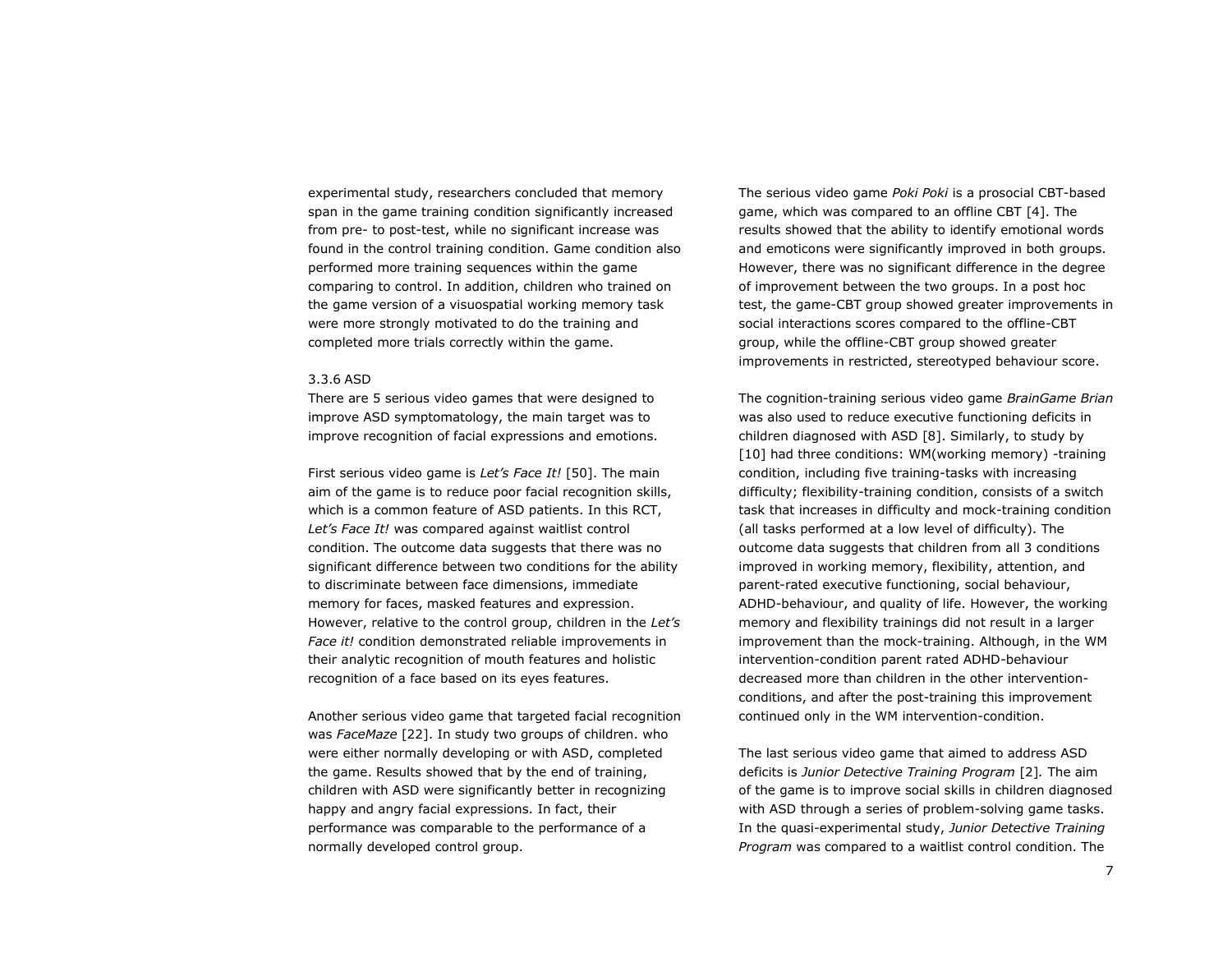outcome data showed that there was a significant improvement in social skill training for the game condition but not for the control group. A similar pattern of results was found for emotion regulation but not emotion recognition. Furthermore, results showed that for both intervention groups, parent-reported improvements in social skills were maintained at 6-week follow-up and 5 month follow up.

#### 3.3.7 GAMBLING DISORDER

The serious video game *Playmancer* was initially designed for treatment support in patients with eating disorders. However, since one of the key components is impulse control, it was subsequently tested on patients with gambling disorder [51]. This multiple-case study looked at the number of measures and outcomes. Results showed that *Playmancer* was successful in significantly decreasing gambling behaviour, cognitive and unplanned impulsiveness. In addition, there was a significant decrease in trait anxiety score and novelty seeking behaviours. However, results were insignificant for motor impulsiveness and state anxiety.

#### 3.3.8 ALCOHOL USE DISORDER

One study looked at the effectiveness of a serious video game on the symptoms of alcohol use disorder [55]. Serious video game *Guardian Angel* is based on the CBT principles and was compared to educational slides that participants viewed in a control condition. The results showed that there were no significant differences between the conditions with respect to the probability of relapse. However, participants in the game condition reported to have fewer obsessive thoughts about alcohol, also post training measure of self-efficacy has increased significantly in a game condition. Alcohol craving rating reduced in both conditions, reaching statistical significance. However, there was no difference between two conditions after treatment.

#### 3.3.9 MCI AND ALZHEIMER'S DISEASE

Cognitive impairments in MCI and Alzheimer's Disease was of interest to one study: a study [30] looked at the effectiveness of serious video game *Kitchen and Cooking* in improving cognitive symptoms in patients with MCI and Alzheimer's Disease. Findings revealed that after 1 week of practicing on a game scenario, participants became faster in both executive functions activity and praxis activity. In addition, MCI participants improved significantly more in the executive functions activity compared to AD participants.

# **4. Discussion**

In this systematic review, we have reviewed 27 studies in order to evaluate the evidence for serious games as effective treatment of mental health disorders.

# *4.1 Which mental health conditions are being treated by serious games?*

We identified serious videogames for the treatment of a wide range of mental health disorders including depression, anxiety, ADHD, ASD, eating disorders, schizophrenia and first episode of psychosis, alcohol use disorder, gambling disorder, mild cognitive impairments and Alzheimer's disease.

#### *4.2 Which audiences are being targeted?*

16 out of 27 games were aimed at adolescents and children with either depression, ADHD and ASD symptoms. This can be explained by the fact games might appear to be a more natural and acceptable medium for children and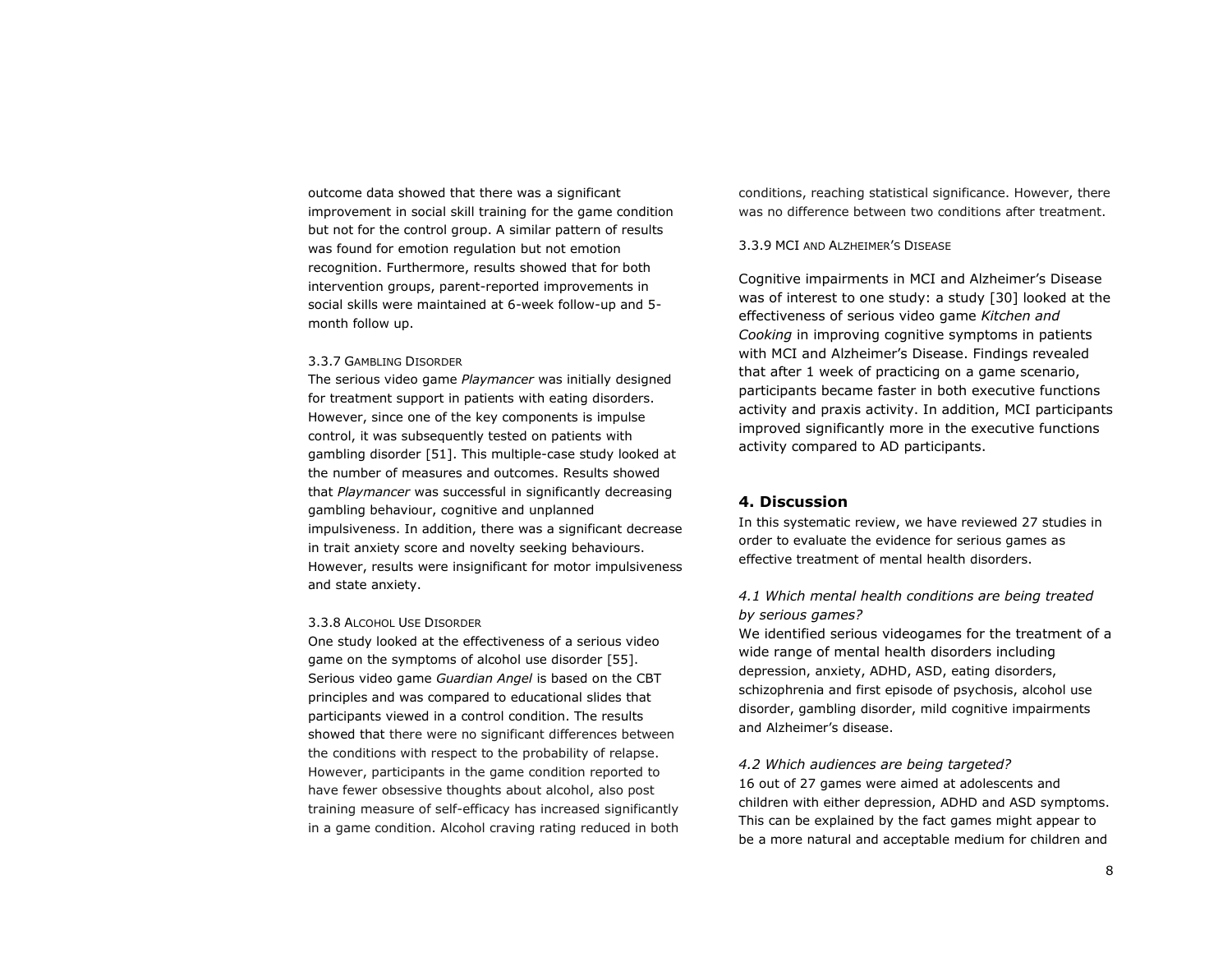adolescents rather than for adults. However, it is worth noting that currently games are played within a variety of age groups. In fact, according to an ESA report [12], the average gamer player age is 35, with 30% of players being 18-35 years old and 27% being 50+ years old. The only games that were aimed at adults seem to be used for training of cognitive abilities (*Kitchen and Cooking, SocialVille, X-Cog, Navigation Game*). There is therefore an opportunity for the designers of e-mental health interventions to consider serious videogames as a potential deliver opportunity for adult treatment.

*4.3 Which platforms are being used for the delivery of serious games for mental health?* Many of the identified games were delivered via PC. This would appear to be a good choice of platform for games tackling depression as [29] demonstrated an increased prevalence of desktop-only play for people with depression. The ESA report from 2016 [11] further suggests that the majority (56%) of people who play videogames use a PC to do so. However, there is now an almost equal number of people who use a dedicated game console (53%) and an increasing number using smartphones for gaming (36%).

Over half of the population of the United States owns a smartphone and 83% of these users do not leave their homes without it [13]. As a consequence of this ubiquity, an increasing number of apps for mental health are now available via smartphones and other mobile devices (e.g. [3] ). In our study, both *Flowy* and *Kitchen and Cooking* were delivered via mobile devices and user experience feedback suggested that participants liked the game and platform of delivery. Further work is therefore required to understand how gaming platform preferences might influence rates of acceptability and adherence of treatments for various mental health illnesses.

*4.3 What evidence is there that serious games for mental health are effective in engaging patients in their treatment protocol?*

Serious games for mental health are effective in engaging patients in treatment protocols. The rates of dropouts were lower (mean drop-out rate was 21%) compared to those from traditional CBT (26.2%, from meta-analysis by Fernandez et al, 2015). However, drop-out and attrition rates were only reported in half of the studies, meaning that information can be over or under-represented.

*4.4 What evidence is there that games are effective in treating mental health conditions?* Overall, the quality of the research has improved over the recent years, with more RCTs emerging over the past couple of years (10 out of 27 studies). Only 2 papers scored "Poor" in our quality review, with the rest of papers falling within "Fair" and "Good".

The results of this systematic review indicate that serious videogames may have a positive impact on certain mental health conditions but not others. Games that were aiming to treat cognitive symptoms were the most likely to produce positive outcome. For examples games that were aimed at ADHD symptoms (*BrainGame Brian, Cogoland, Supermecha*) were more effective than control conditions, producing improvements in working memory and motivational behaviour. Effects on executive function and ADHD symptoms were mixed: whilst *Cogoland* and *BrainGame Brian* [54] produced significant improvements in ADHD symptomology and problematic behaviours it is important to note that the RCT on *BrianGame Brian* found reductions in ADHD symptoms in all 3 conditions of a game, including the placebo version of the game. Other classes of games that were effective in promoting mental health outcomes were games that tackled psychotic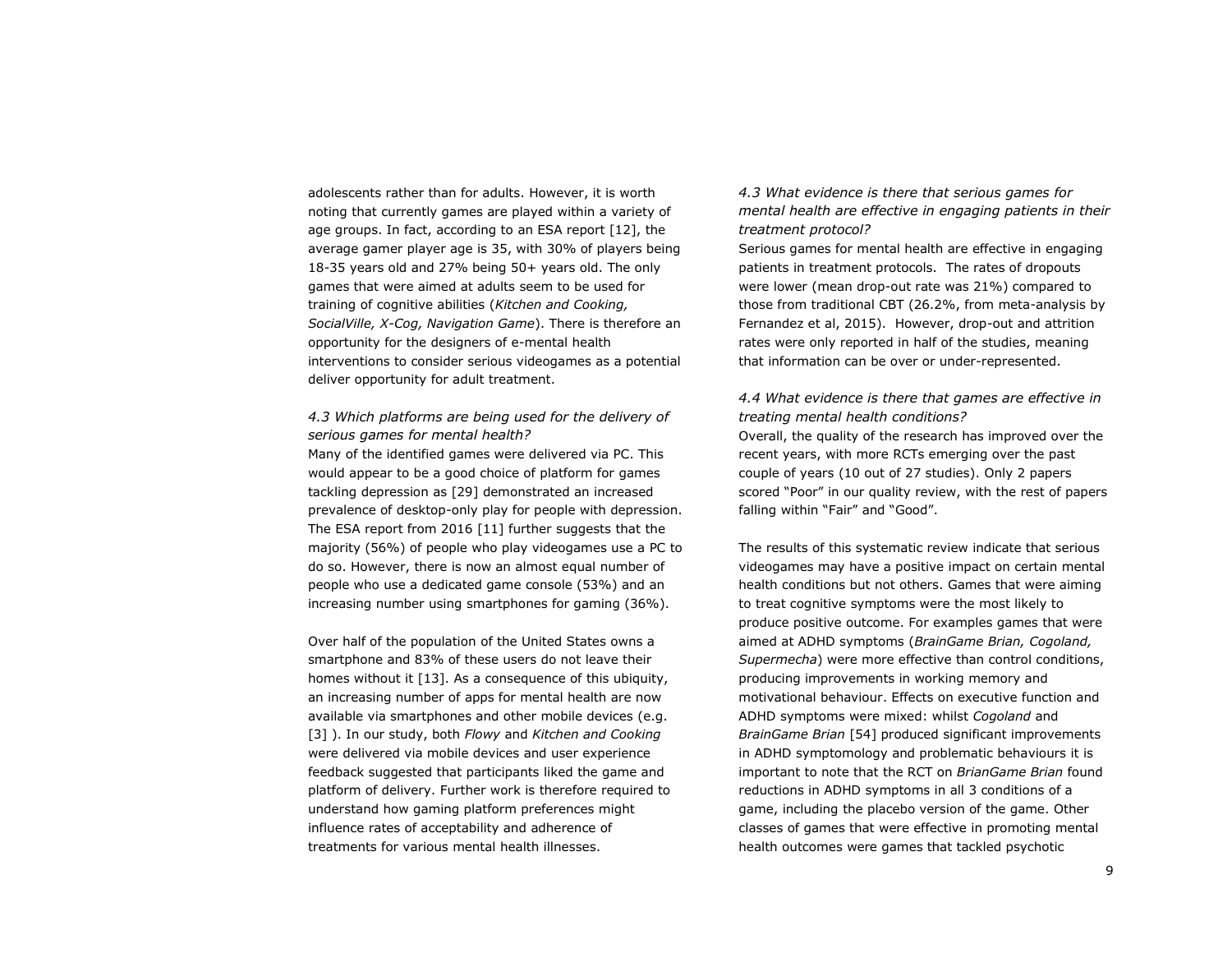disorder symptoms (*SocialVille, X-Cog, Navigation Game*) and games aimed at children with ASD targeting facial and emotion recognition (*Let's Face It!, Face Maze*) and social skills (*Junior detective Training Program, Poki-Poki and BrainGame Brian*).

Games for depression had the strongest evidence base though revealed mixed results. The RCT of *The Journey* [49] found a substantial effect on reduction of depressive symptoms. In addition, [18] and [34] produced positive results suggesting that *SPARX* is as effective as TAU. However [42] failed to replicate their findings.

Lastly, serious videogames on anxiety symptoms demonstrated that although specifically designed games like *Mindlight* and *Dojo* can produce a significant reduction in anxiety symptoms, they are no more effective than commercial videogames. There are two possible explanations: 1) Commercial games may train some of the same skills that serious video games target. Even though commercial video games are not specifically designed for anxiety reduction, they may incorporate some of the more general game mechanisms that have benefits for emotional wellbeing. Indeed, previous research has demonstrated a positive correlation between playing videogames and wellbeing measures such as post-work recovery [5] 2) Failure to account for non-specific factors like motivation to change. Studies [14;46] suggest that for children one of the main motivations to play video games is to reduce stress and increase feelings of autonomy. These motivations for playing games seem particularly pronounced for children with clinically elevated mental health symptoms [14]. Indeed, children in both studies may have been motivated to play both games because they believed they would feel better as a result. The only serious videogame that produced promising results for

anxiety treatment was *The Journey of the Wild Divine*, however this was a small trial where the control group was on a wait-list.

In summary, serious video games seem to be as effective as TAU in improving cognitive symptoms of various disorders including ADHD, ASD and psychotic disorders like schizophrenia and in treating depression but have no additional effect on anxiety related disorders above those of resulting from playing commercial videogames.

# **6. CONCLUSION**

Serious videogames are an effective medium for improving mental health related outcomes as they support engagement and delivery of treatment. However this is only true for serious video games that tackle cognitive and depressive symptoms rather anxiety symptoms. This review suggests that in the future, developers of e-mentalhealth interventions should explore the opportunities for designing serious videogames for adults, using smartphone-based and console-based platforms of delivery in addition to pc games, and researchers should ensure that they report attrition rates so that this can be properly evaluated.

# **7. References**

1. I. Amado, et al. 2016. A Serious Game to Improve Cognitive Functions in Schizophrenia: A Pilot Study. *Front. Psychiatry* 20.

2. R. Beaumont, K. Sofronoff. 2008. A multi-component social skills intervention for children with Asperger syndrome: the Junior Detective Training Program. *J Child Psychol Psychiatry* 49, 7:743–753.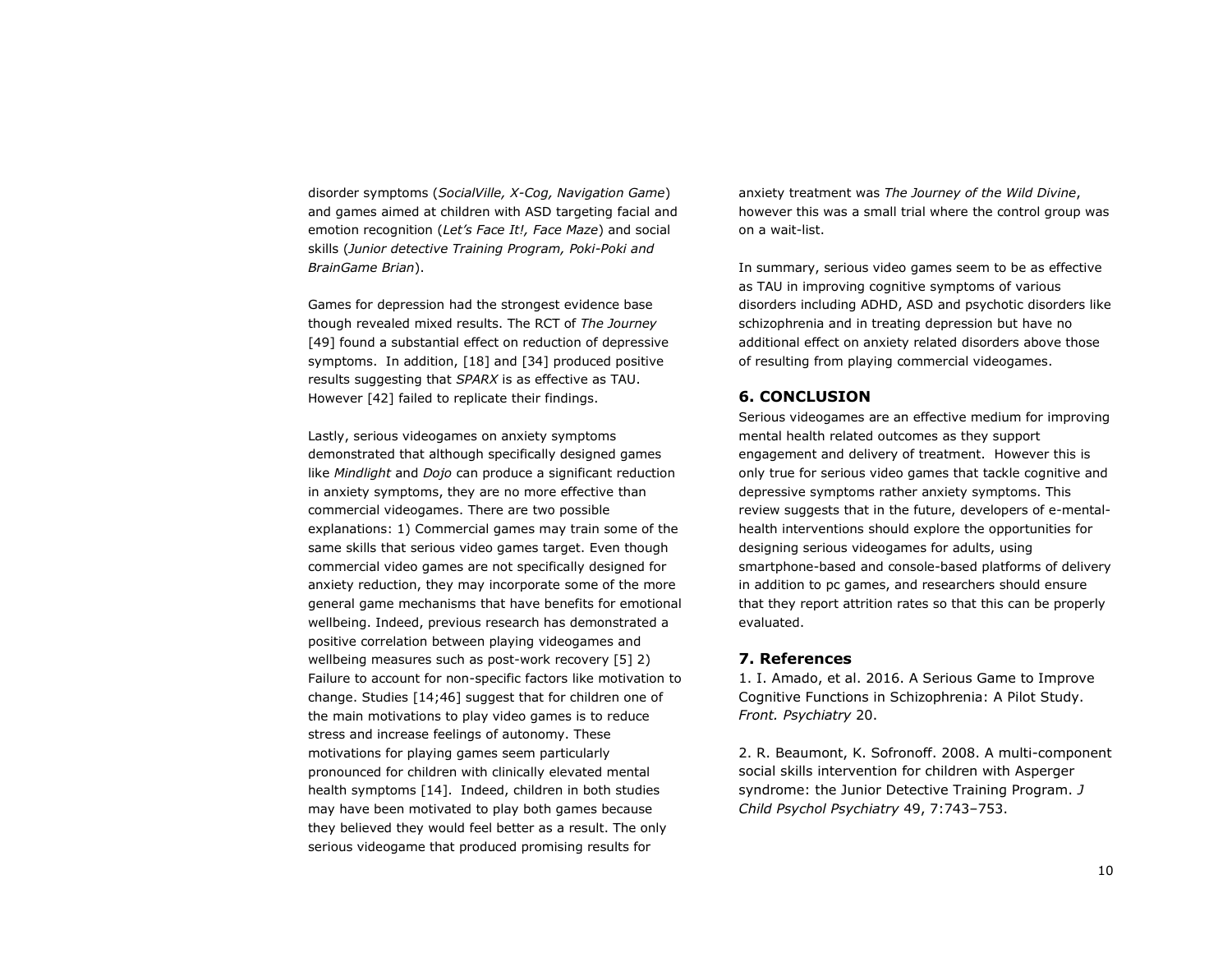3. Chittaro, L. and Vianello, A. (2016). Mobile Mindfulness and User's Worry: A Qualitative Study of Using a Smartphone App for Distancing from Negative Thoughts. Interacting with Computers.

4. Chung, Han, Shin, Renshaw. 2016. A prosocial online game for social cognition training in adolescents with high-functioning autism: an fMRI study. *Neuropsychiatr Dis Treat* 17;12 (2016), 651-60.

5. E., Collins, A.L. Cox. (2014). "Switch on to games: Can digital games aid post-work recovery?." International Journal of Human-Computer Studies 72, 8 : 654-662.

6. D. Coyle, N. McGlade, G. Doherty, G. O'Reilly. 2011. Exploratory evaluations of a computer game supporting cognitive behavioural therapy for adolescents. In Proceedings of the SIGCHI Conference on Human Factors in Computing Systems. ACM: 2937-2946

7. M. Csikszentmihályi. 1990. Flow: The Psychology of Optimal Experience. Harper & Row.

8. M. de Vries, P.J.Prins, B. Schmand, H. Geurts. 2015. Working memory and cognitive flexibility-training for children with an autism spectrum disorder: a randomized controlled trial. *J Child Psychol Psychiatry* 56, 5:566–76.

9. K. Demyttenaere. 2004. Prevalence, severity, and unmet need for treatment of mental disorders in the World Health Organization World Mental Health Surveys. *JAMA* 291, 21: 2581–90.

10. S. Dovis, S. Van der Oord, R. Wiers, J.M. Prins, J.M. Pier. 2012. Can motivation normalize working memory and task persistence in children with attentiondeficit/hyperactivity disorder? The effects of money and computer-gaming. *J Abnorm Child Psychol*. 40, 5: 669– 81.

11. S.H. Downs, N. Black. 1998. The feasibility of creating a checklist for the assessment of the methodological quality both of randomised and nonrandomised studies of health care interventions. *J Epidemiol Community Health* 52:377-84.

12. Entertainment Software Association. 2016. Annual report; Entertainment Software Association, Washington, D.C.

13. A.B. Fagundo, J.J. Santamaría, L. Forcano, C. Giner-Bartolomé, S. Jiménez-Murcia, I. Sánchez. 2013. Video game therapy for emotional regulation and impulsivity control in a series of treated cases with bulimia nervosa. *Eur. Eat. Disord. Rev*. 21, 493–499.

14. Ferguson, C. J., & Olson, C. K. (2013). Friends, fun, frustration and fantasy: child motivations for video game play. Motivation and Emotion, 37(1), 154e164.

15. E. Fernandez, D. Salem, J.K. Swift, N. Ramtahal. 2015. Meta-analysis of dropout from cognitive behavioral therapy: magnitude, timing, and moderators. *J Consult Clin Psychol*.

16. F. Fernandez-Aranda, S. Jimenez-Murcia, J.J. Santamaria, C. Giner-Bartolome, G. Mestre-Bach, R. Granero R. 2015. The use of videogames as complementary therapeutic tool for cognitive behavioral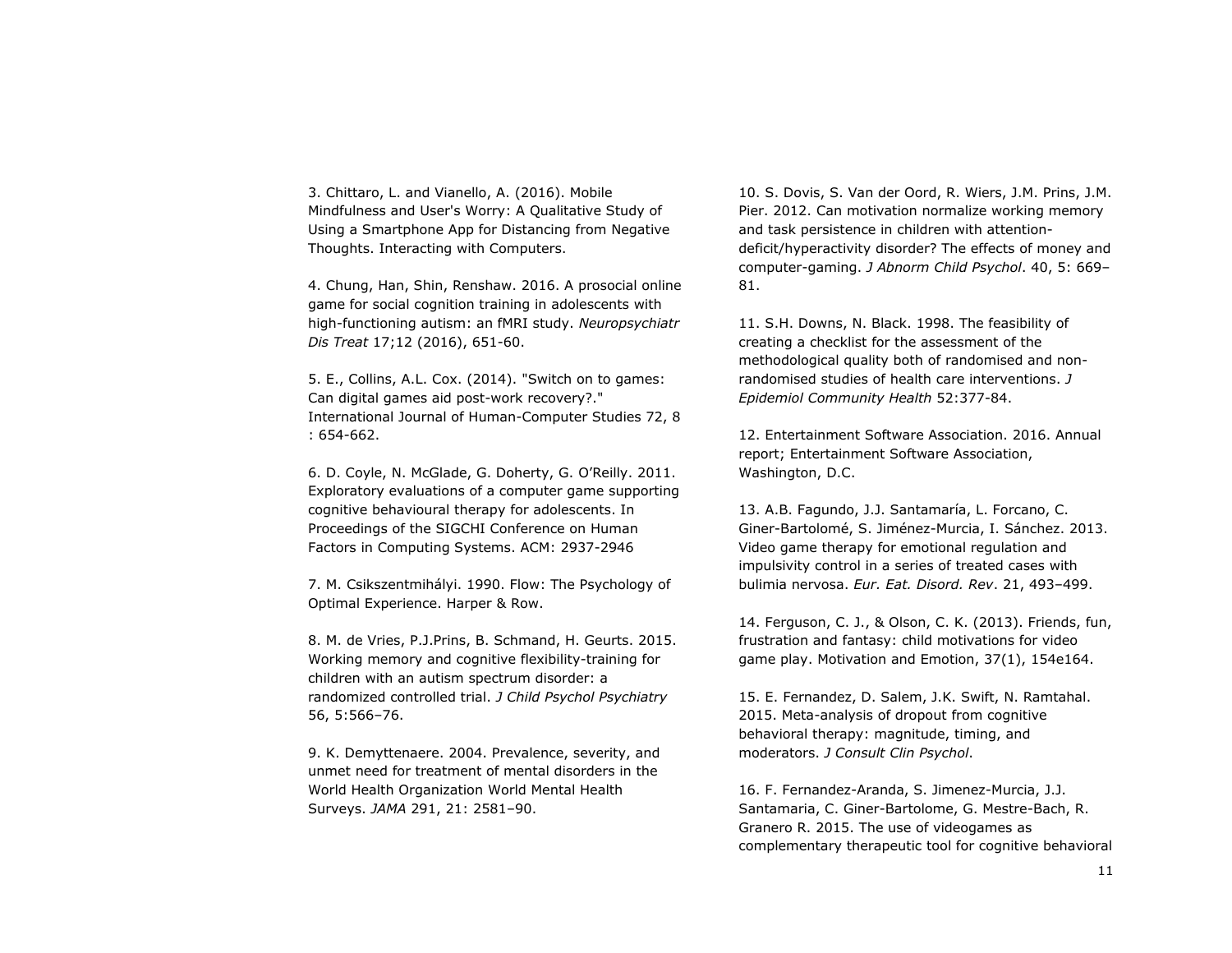therapy in bulimia nervosa patients. *Cyberpsychol Behav Soc Netw* 18: 744–51.

17. T.M.Fleming, C. Cheek, S.N. Merry, H. Thabrew, H. Bridgman, K. Stasiak. 2014. Serious games for the treatment or prevention of depression: a systematic review. *Revista de Psicopatología y Psicología Clínica* 19: 227–42.

18. T. Fleming, R. Dixon, C.Frampton, S.A.Merry. 2012. pragmatic randomized controlled trial of computerized CBT (SPARX) for symptoms of depression among adolescents excluded from mainstream education. *Behav Cogn Psychother* 40, 5: 529–541

19. T.M. Fleming, L. Bavin , K. Stasiak , E. Hermansson-Webb, S.N. Merry, C. Cheek, L. Lucassen, H.M. Lau, B. Pollmuller, S. Hetrick. 2016. Serious games and gamification for mental health: current status and promising directions. *Front Psychiatry* 7,215.

20. L. Gamberini, G. Barresi, A. Majer, F. Scarpetta. 2008. A game a day keeps the doctor away: a short review of computer games in mental healthcare. *J Cyber Ther Rehabil* 1,2: 127–45.

21. Google Our mobile planet: United States of America. 2013. http://services.google.com/fh/files/misc/omp-2013-usen.pdf webcite.

22. I., Gordon, M.D. Pierce, M.S. Bartlett, J.W. Tanaka. 2014. Training facial expression production in children on the autism spectrum. *J Autism Dev Disord* 44, 10: 2486-98.

23. D.Johnson, C.S. Deterding, K-A. Kuhn. 2016. Gamification for Health and Wellbeing : A Systematic Review of the Literature. *Internet Interventions*: 89– 106.

24. M. Knox, J. Lentini, T.S. Cummings, A. McGrady, K. Whearty, L. Sancrant. 2011. Game-based biofeedback for paediatric anxiety and depression. *Mental Health in Family Medicine* 8: 195-203.

25. H.M. Lau, J.H. Smit, T.M. Fleming, H. Riper.2017. Serious games for mental health: are they accessible, feasible, and effective? A systematic review and metaanalysis. *Front Psychiatry* 7.

26. J.Li ,Y-L. Theng Y-L,S. Foo. 2014.Game-based digital interventions for depression therapy: a systematic review and meta-analysis. *Cyberpsychol Behav Soc Netw* 17,8.

27. L. Lim, et al. 2012. A brain-computer interface based attention training program for treating attention deficit hyperactivity disorder. *PLoS One* 7, 10.

28. J. Lumsden, E.A. Edwards, N.S. Lawrence, D.Coyle. 2016. Gamification of Cognitive Assessment and

29. R.L. Mandryk, M.V. Birk. (2017). "Toward Game-Based Digital Mental Health Interventions: Player Habits and Preferences." Journal of medical Internet research 19, 4.

30. V.Manera, P.Petit, A.Derreumaux, I.Orvieto, M. Romagnoli, G. Lyttle. 2015. 'Kitchen and cooking,' a serious game for mild cognitive impairment and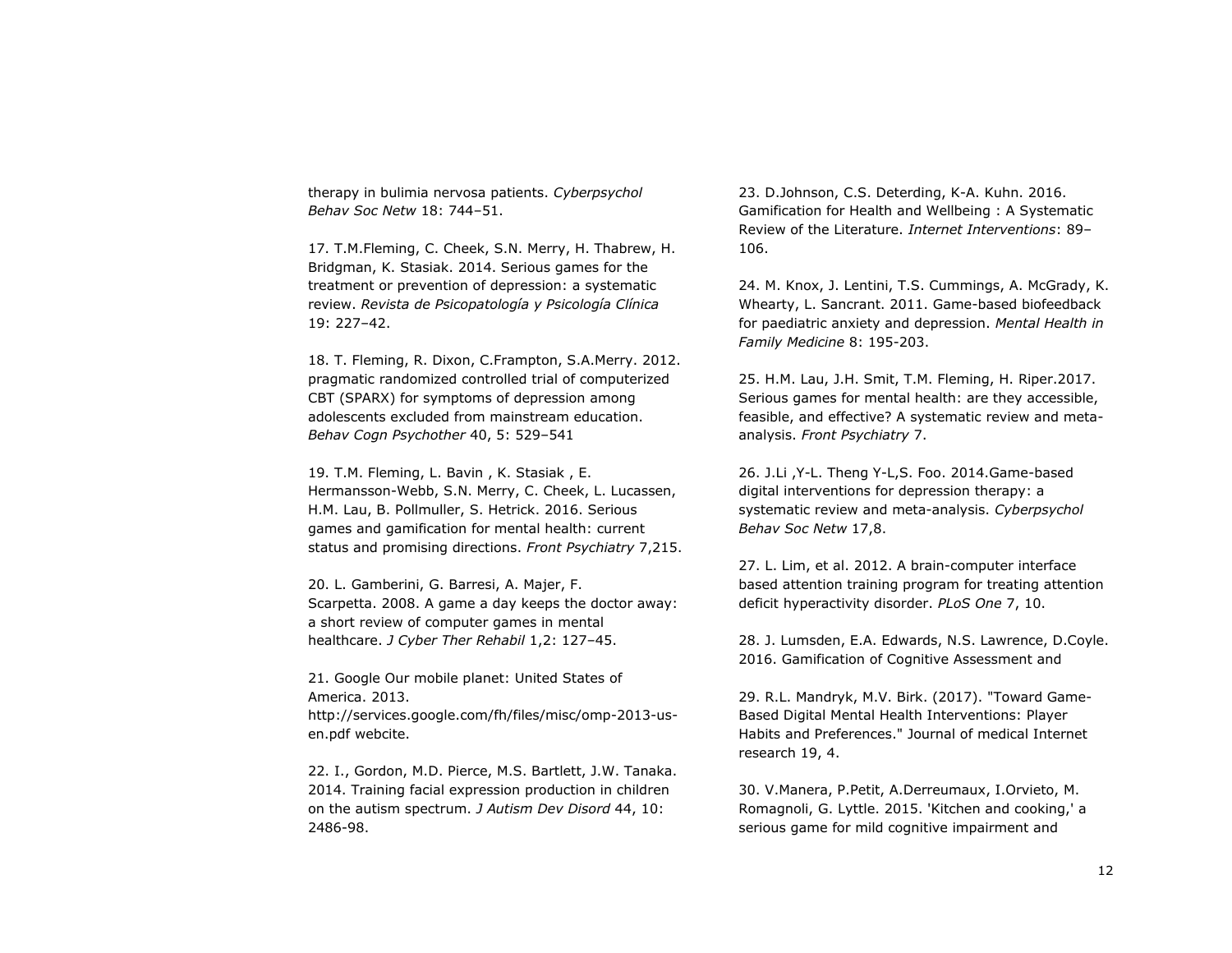Alzheimer's disease: a pilot study. *Front Aging Neurosci* 7, 24.

31. S. McManus, H. Meltzer, T.S. Brugha , P.E. Bebbington, R. Jenkins. 2007. Adult Psychiatric Morbidity in England: Results of a Household Survey. *England: The Information Centre*.

32. J. McPherson, N.R. Burns. 2007.Gs invaders: assessing a computer game-like test of processing speed. *Behav Res Methods* 39,4: 876-883.

33. K.M. Melville, L. Casey, D.J. Kavanagh. 2010. Dropout from internet-based treatment for psychological disorders. *Brit. J. of Clinical Psychology* 49: 455-471.

34. S.N. Merry, K.Stasiak, M. Shepherd, C. Frampton, T. Fleming, M.F.G. Lucassen. 2012.The effectiveness of SPARX, a computerised self help intervention for adolescents seeking help for depression: randomised controlled non-inferiority trial. *BMJ* (2012) 344,3.

35. B. Meyer, L. Ritterband, L. Smits. 2010. The ins and outs of an online bipolar education program: A study of program attrition. *Journal of Medical Internet Research* 12, 5.

36. D.Moher, A. Liberati, J.Tetzlaff, D.G. Altman. (2010). PRISMA Group Preferred reporting items for systematic reviews and meta-analyses: the PRISMA statement. *Int. J. Surg* 8, 5: 336-341.

37. M.Nahum, M.Fisher , R. Loewy, G. Poelke, J.Ventura, K.H.Nuechterlein, C.I. Hooker, M.F. Green, M. Merzenich, S. Vinogradov. 2014. A novel, online

social cognitive training program for young adults with schizophrenia: a pilot study. *Schizophr Res Cogn*.

38. M. Nahum, H. Lee, M.M. Merzenich. 2013b. Principles of neuroplasticity-based rehabilitation. Progress in brain research 207: 141–171

39. S.R. O'Connor, M.A.Tully, B.Ryan. 2015. Failure of a numerical quality assessment scale to identify potential risk of bias in a systematic review: a comparison study. *BMC Res Notes* 8, 224.

40. Q. Pham, Y. Khatib, S. Stansfeld, S.Fox, T. Green. 2016. Feasibility and Efficacy of an mHealth Game for Managing Anxiety: "Flowy" Randomized Controlled Pilot Trial and Design Evaluation. *Games for Health Journal* 5, 1:50.

41. P.J. Prins, S. Dovis, A. Ponsioen, E. ten Brink E, S. van der Oord. 2011. Does computerized working memory training with game elements enhance motivation and training efficacy in children with ADHD? *Cyberpsychol Behav Soc Netw* 14, 3: 115–22.

42. M.Poppelaars, Y.R. Tak, A.Lichtwarck-Aschoff, R.C. Engels, I.A. Lobe,S.N. Merry, M.F. Lucassen, I. Granic. 2016. A randomized controlled trial comparing two cognitive-behavioral programs for adolescent girls with subclinical depression: A school-based program (Op Volle Kracht) and a computerized program (SPARX). *Behav Res Ther* 80: 33-42.

43. S.M. Rice, J. Goodall, S.E. Hetrick, A.G. Parker, T. Gilbertson, G.P. Amminger, et al. 2014. Online and social networking interventions for the treatment of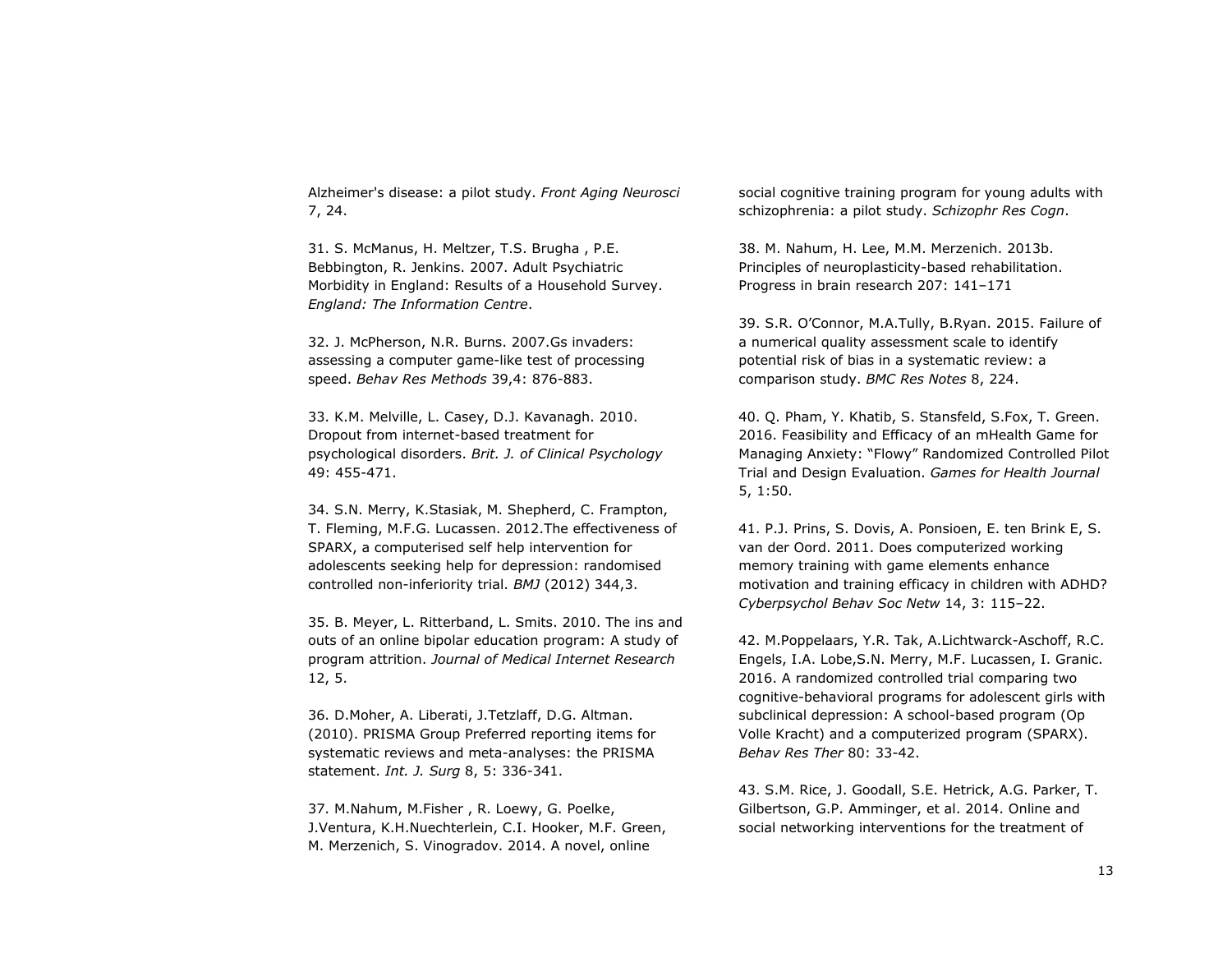depression in young people: a systematic review. *J Med Internet Res* 16, 9.

44. M.M. Saleema, M.K. Harted , M. Kay. 2014. Positive effects of a novel cognitive remediation computer game (X-Cog) in first episode psychosis: a pilot study. *Psychosis* 6: 215–219.

45. H. Scholten, M. Malmberg, A. Lobel, R.C. Engels, I. Granic. 2016. A randomized controlled trial to test the effectiveness of an immersive 3d video game for anxiety prevention among adolescents. *PLoS One* 11, 1.

46. E.A. Schonevelda, M. Malmberga, A. Lichtwarck-Aschoffa, G.P. Verheijena. 2016. A neurofeedback video game (MindLight) to prevent anxiety in children: A randomized controlled trial. *Computers in Human Behavior* 63: 321-333.

47. A.A. Schuurmans, K.S. Nijhof, I.P. Vermaes, R.C. Engels, I. Granic. 2015. A Pilot Study Evaluating "Dojo," a Videogame Intervention for Youths with Externalizing and Anxiety Problems. *Games Health J* 4, 5: 401-8.

48. A.J. Stapleton. 2004. Serious Games: Serious Opportunities. Health Care. Vol. 1. Don Mill: 1–6. Available from:

https://www.researchgate.net/profile/Andrew\_Stapleto n/publication/228384342\_Serious\_games\_Serious\_opp ortunities/links/0f31752f7505603c5a000000.pdf

49. K. Stasiak, T. Fleming, M. Lucassen, M. Shepherd, I. Doherty, S. Merry. 2012. The journey towards new generation e-therapy for adolescents with depression. *Neuropsychiatrie de l'Enfance et de l'Adolescence* 60, 5. 50. J.W. Tanaka, J.M.Wolf, C. Klaiman , K.Koenig , J. Cockburn, L. Herlihy, R.T. Schultz. 2010. Using computerized games to teach face recognition skills to children with autism spectrum disorder: the Let's Face It! Program. *J Child Psychol Psychiatry* 51,8: 944–952.

51. S.Tarrega, L. Castro-Carreras, F. Fernandez-Aranda,R. Granero, C. Giner-Bartolome, N. Aymami. 2015. A serious videogame as an additional therapy tool for training emotional regulation and impulsivity control in severe gambling disorder. *Front Psychol* 6, 1721.

52. W. Trapp, M. Landgrebe, K. Hoes, S. Lautenbacher, B. Gallhofer, W. Günther, G. Hajak. 2013. Cognitive remediation improves cognition and good cognitive performance increases time to relapse--results of a 5 year catamnestic study in schizophrenia patients. *BMC Psychiatry* 13:184.

53. L. van der Krieke, S. Sytema, P. de Jonge. 2012. Serious Games for People with Mental Health Problems: A Systematic Review. Groningen: Rijksuniversiteit Groningen.

54. S. van der Oord S, A.J. Ponsioen, H.M. Geurts, E.L. Ten Brink, P.J. Prins. 2014. A pilot study of the efficacy of a computerized executive functioning remediation training with game elements for children with ADHD in an outpatient setting: outcome on parent- and teacherrated executive functioning and ADHD behavior. *J Atten Disord* 18,8 :699–712.

55. M.L, Verduin, S.D. LaRowe, H. Myrick, J. Cannon-Bowers, C. Bowers. 2013. Computer simulation games as an adjunct for treatment in male veterans with